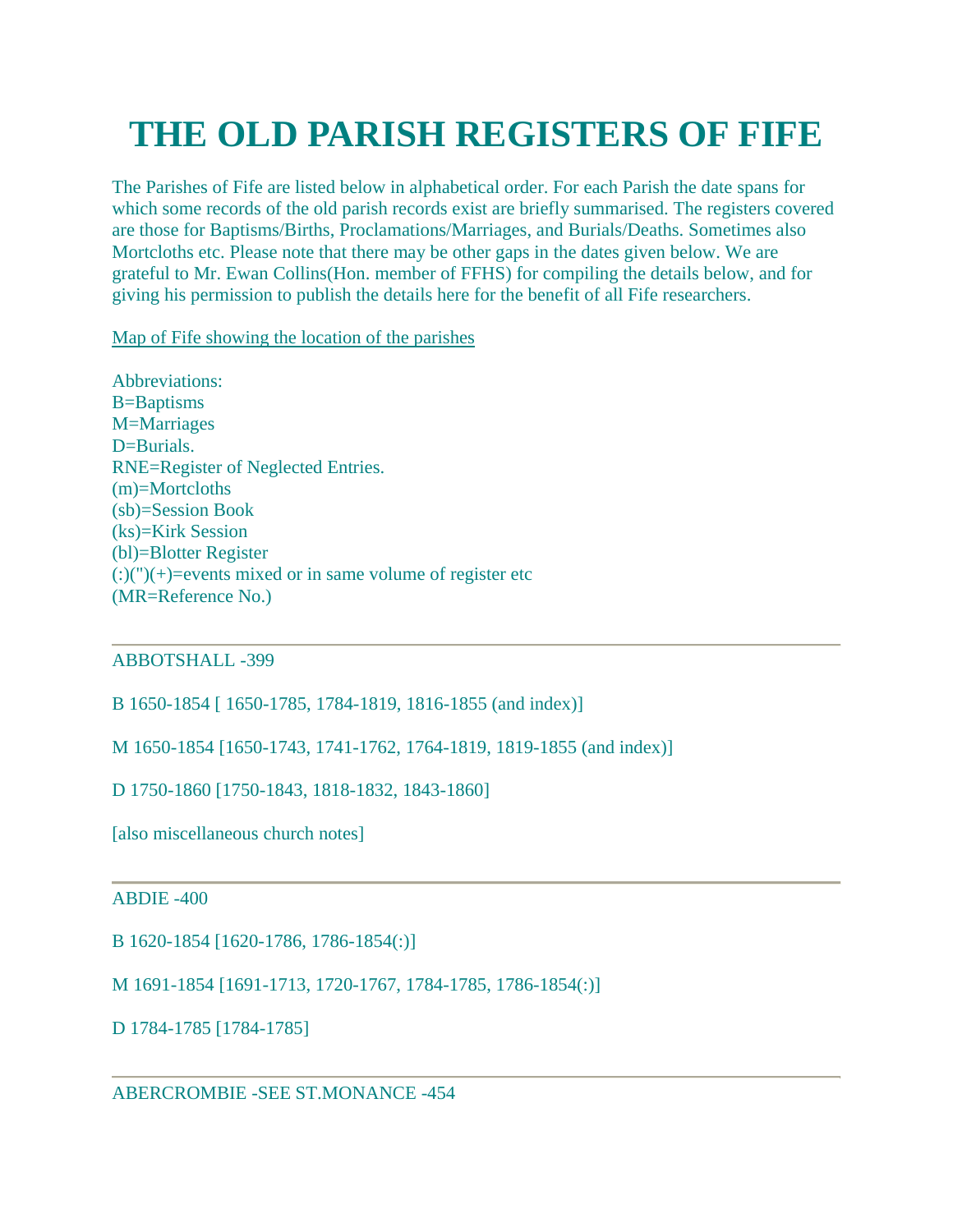ABERDOUR -401

B 1663-1854 [1663-1854]

M 1650-1854 [1650-1682, 1702-1855]

D 1658-1854 [1658-1676, 1790-1817(m), 1817-1854]

ANSTRUTHER EASTER -402

B 1641-1854 [1641-1854] RNE

M 1678-1854 [1678-1827, 1796-1854, 1844-1847]

D 1746-1846 [1746-1798, 1833-1846

ANSTRUTHER WESTER -403

B 1577-1854 [1577-1601(sb:), 1601-1819, 1820-1854(")]

M 1577-1854 [1577-1601(sb:), 1601-1614, 1651-1685(sb), 1685-1699(sb), 1757-1819, 1820- 1854(")]

D 1549-1854 [1549-1817(many gaps), 1549-1838(collection from many sources), 1577- 1601(sbm:occasional), 1601-1603, 1747-1791, 1788-1818(m), 1820-1837(m), 1839-1854]

ARNGASK -404 (Perthshire)

B 1686-1854 [1686-1711(sb:), 1711-1782, 1783-1854]

M 1686-1854 [1686-1711(sb:), 1711-1747, 1711-1780(sb:), 1780-1829(sb:), 1829-1855(sb+)]

D 1686-1854 [1686-1711, 1711-1780(sbm"), 1748-1753, 1780-1829(sbm"), 1829-1855(sbm+)]

#### AUCHTERDERRAN -405

B 1664-1854 [1664-1667, 1684-1854, 1769-1805(Lochgelly)]

M 1681-1854 [1681-1771, 1783-1819, 1820-1854]

D Nil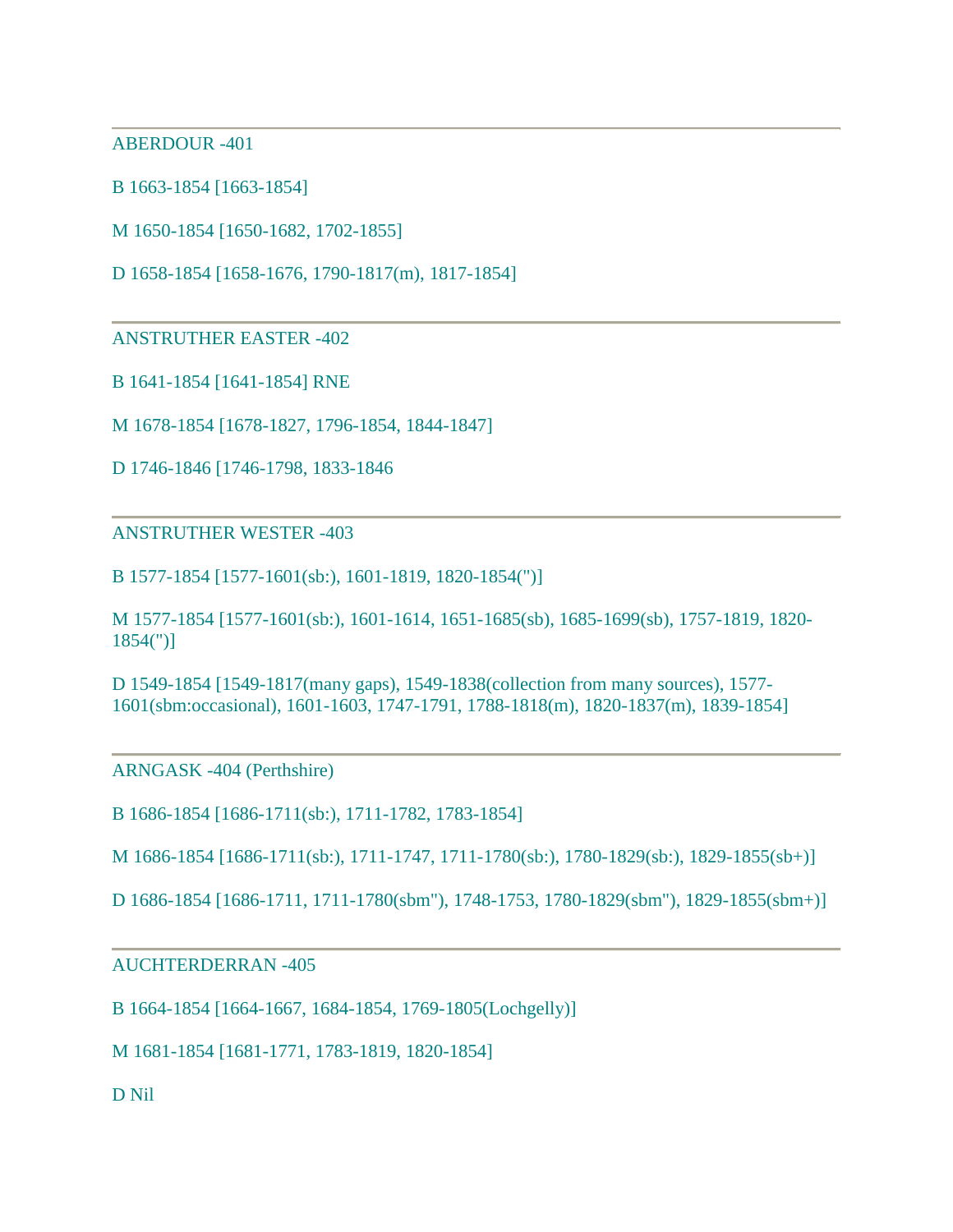Family Register [1820-18854]

## AUCHTERMUCHTY -406

B 1649-1854 [1649-1667, 1700-1819, 1820-1854] RNE

M 1649-1854 [1649-1667, 1702-1786, 1794, 1701-1817(sb:), 1817-1854]

D 1649-1854 [1649-1667, 1701-1817(sb:), 1817-1851]

also [1797-1799(bl-ks cash book MR97 v.1), 1816-1833 (bl-ks cash book MR97 v.1)]

AUCHTERTOOL -407

B 1708-1854 [1708-1840, 1839-1854]

M 1708-1854 [1708-1839, 1839-1854]

D 1830-1855 [1830-1855]

#### BALLINGRY -408

B 1670-1854 [1670-1701, 1701-1721, 1755, 1722-1854]

M 1670-1854 [1670-1701, 1685-1701(sb:), 1706-1722, 1722-1745, 1758-1854]

D 1669-1793 [1670-1701, 1685-1701(m), 1729-1761, 1783-1793]

BALMERINO -409

B 1632-1854 [1632-1674(sb:), 1690-1799(sb:), 1779-1820, 1832, 1835, 1820-1854]

M 1632-1854 [1632-1672(sb:), 1690-1779(sb:), 1779-1820, 1820-1855]

D 1747-1762 [1747-1762]

## BEATH -410

B 1643-1854 [1643-1649(sb:), 1676-1854]

M 1643-1854 [1643-1649(sb:), 1673-1678(sb), 1692-1854]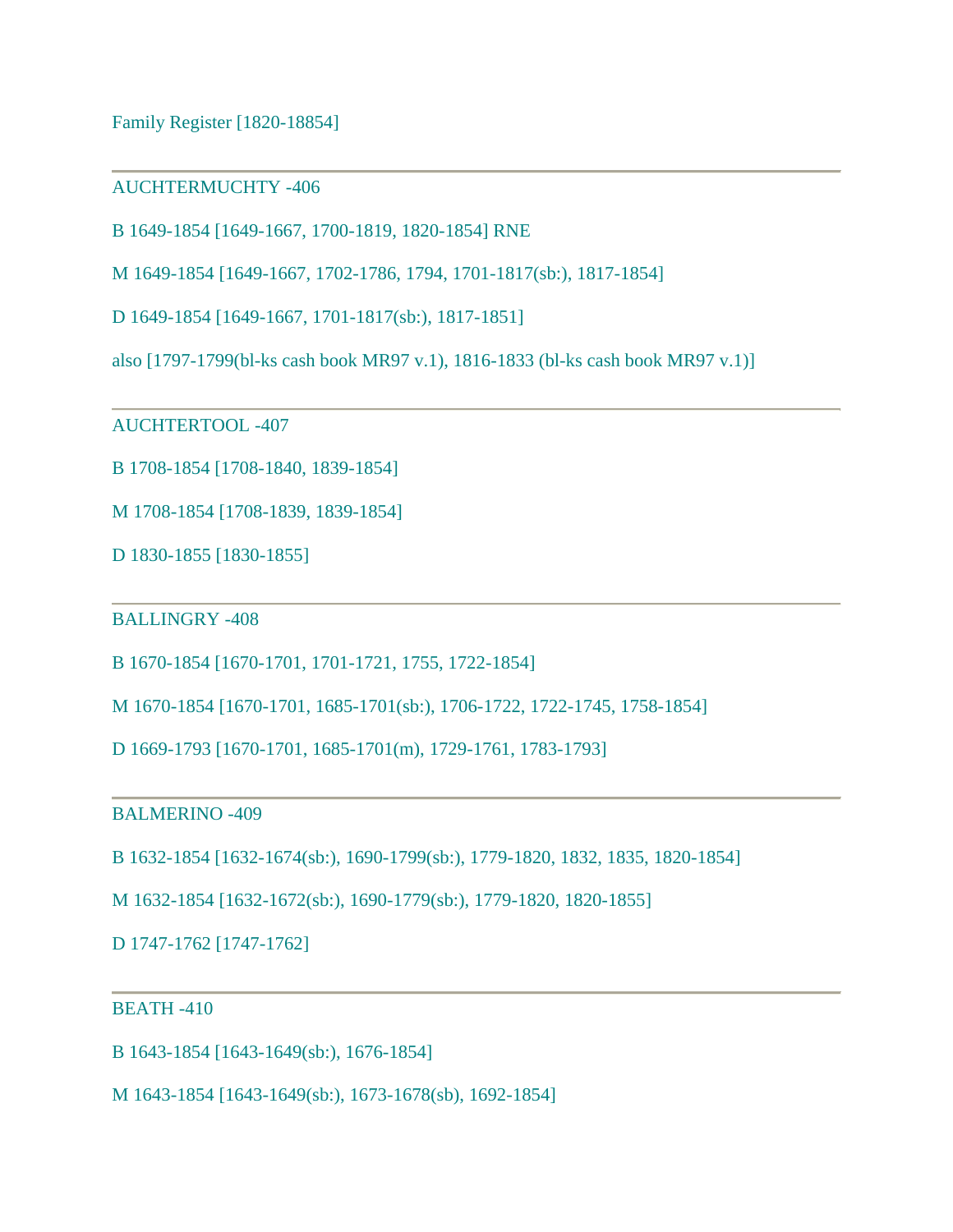D 1802-1854 [1802-1854]

BURNTISLAND -411

B 1672-1854 [1672-1686, 1701-1854] RNE[B 1853-1854]

M 1672-1854 [1672-1680(sb), 1680-1686(sb), 1701-1854]

D 1734-1848 [1734-1742, 1806-1818, 1825-1828, 1838-1848

CAMERON -412

B 1695-1854 [1695-1820, 1819-1854]

M 1695-1854 [1695-1819, 1820-1854]

D 1832-1854 [1832-1854]

#### CARNBEE -413

B 1646-1854 [1646-1670(sb:), 1662-1674, 1693-1819, 1820-1854]

M 1646-1848 [1646-1699(sb:), 1705-1726(sb"), 1726-1752, 1761-1818, 1820-1848]

D 1672-1854 [1672-1699(m:), 1706-1760(sbm"), 1782-1792(m), 1790-1819, 1820-1854]

CARNOCK -414

B 1650-1854 [1650-1661(sb:some, and see footnote), 1652-1792, 1792-1854] RNE

M 1642-1854 [1642-1661(sb:), 1652-1694, 1700-1721, 1780-1854]

D 1650-1854 [1650-1661(sb:some), 1654-1688, 1699-1721(m), 1753-1854]

Footnote- There are two or three irregular entries on register of births prior to 1650

## CERES -415

B 1620-1854 [1620-1727, 1727-1854(:)] RNE

M 1620-1854 [1620-1727, 1727-1854(:)]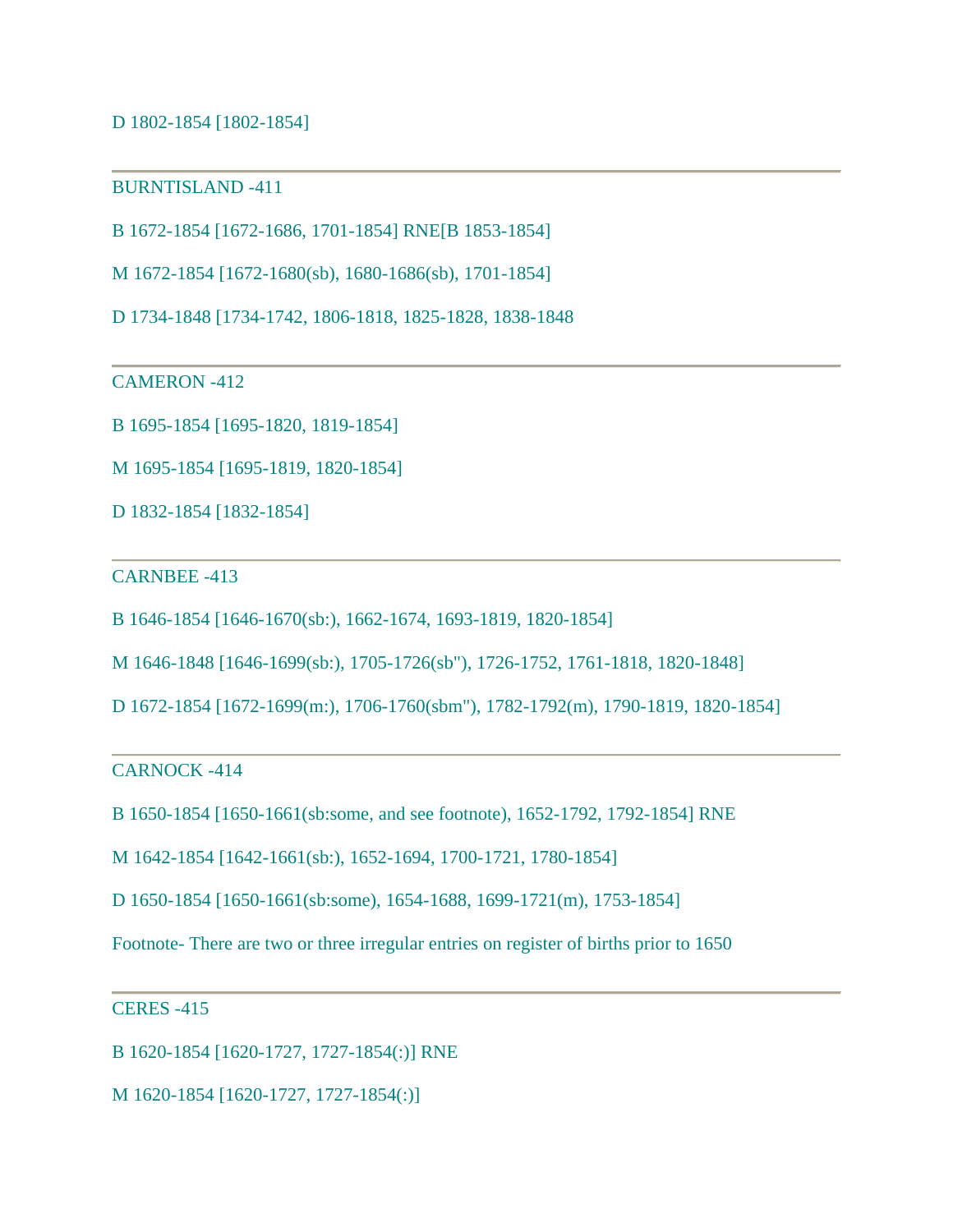## D 1620-1854 [1620-1655, 1708-1727, 1727-1854(:)]

#### COLLESSIE -416

```
B 1696-1854 [1696-1794, 1794-1854(:)] RNE
```
M 1696-1854 [1696-1733, 1696-1773(sb"), 1750, 1756, 1783-1854]

D 1727-1854 [1727-1773(sbm"), 1727-1794, 1794-1854(:)]

CRAIL -417

B 1684-1854 [1684-1725, 1725-1820, 1820-1854(:)]

M 1655-1854 [1655-1725, 1685-1736(sb), 1736-1779(sb"), 1725-1820, 1820-1854(:)]

D 1684-1793 [1684-1693, 1739-1741, 1783, 1750-1758, 1752-1779(sbm"), 1769-1793]

CREICH -418

B 1694-1854 [1694-1819(:), 1820-1854(")]

M 1694-1854 [1694-1819(:), 1820-1854(")]

D 1783-1854 [1783-1794, 1817-1820, 1820-1854(")]

CULROSS -343(perthshire)

B 1641-1819 [1641-1687, 1687-1819, 1687-1819(surname index), 1820-1854(ks:)]

M 1640-1854 [1640-1686, 1687-1820, 1820-1854(ks:)]

D 1667-1854 [1667-1685(years missing), 1820-1854(ks:)]

#### CULTS -419

B 1693-1854 [1693-1709(sb:), 1726-1751(sb:), 1752-1854(")]

M 1693-1854 [1693-1709(sb:), 1726-1751(sb:), 1752-1854("), 1752-1811(pawns+)]

D 1704-1854 [1704-1709, 1720-1854, 1752-1811(m+)]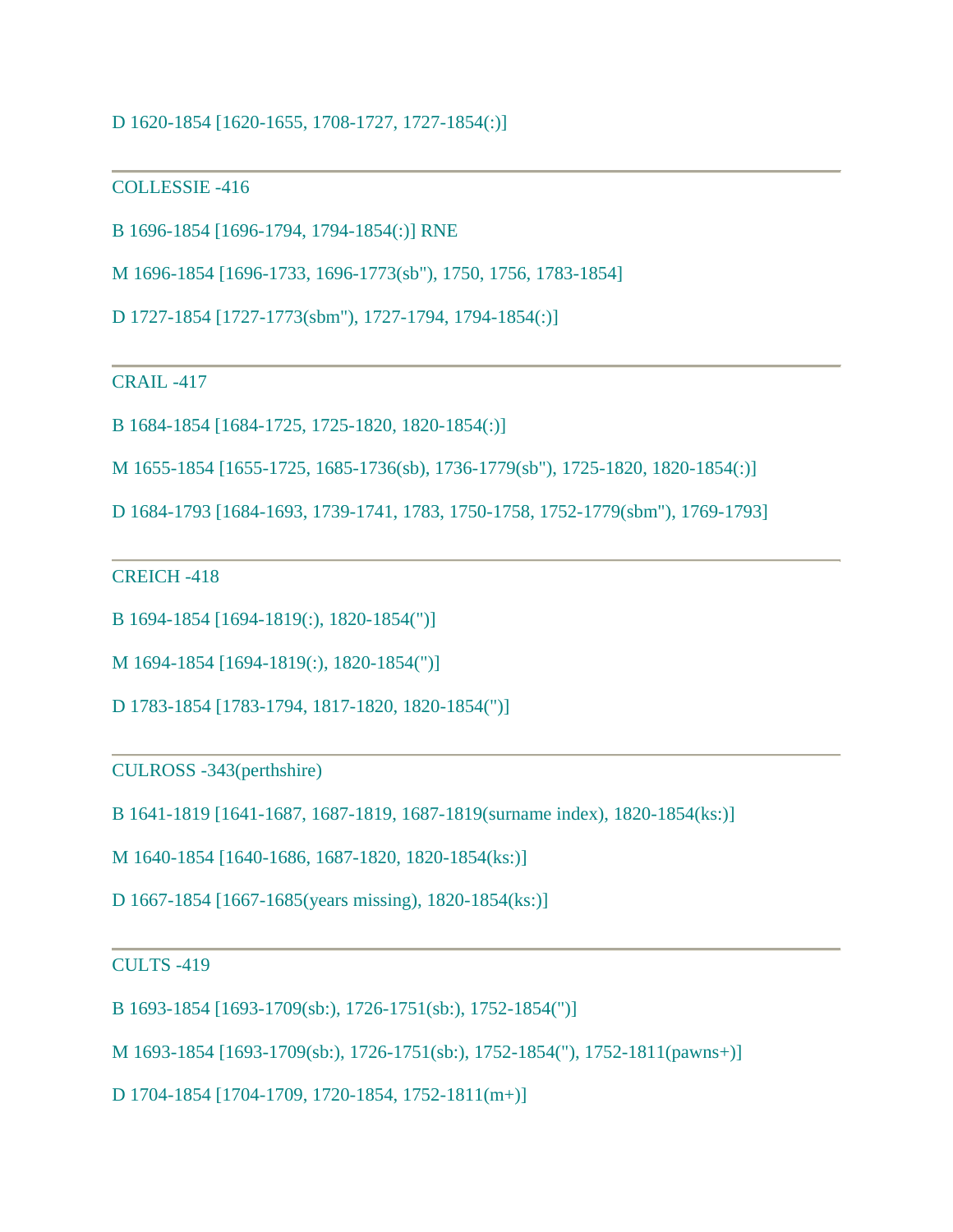CUPAR -420

B 1654-1854 [1654-1739, 1739-1854(:)] RNE

M 1654-1854 [1654-1738, 1739-1854(:)]

D 1654-1854 [1654-1739, 1739-1854(:)]

DAIRSIE -421

B 1645-1854 [1645-1655, 1666-1675, 1694-1770, 1727-1765, 1705-1854]

M 1666-1854 [1666-1675, 1695, 1705, 1714-1763, 1749-1769, 1783-1794, 1804-1854]

D 1727-1854 [1727-1739, 1749-1769, 1744-1769(m), 1783-1784, 1803-1854]

DALGETY -422

B 1644-1854 [1644-1650, 1717-1854]

M 1644-1854 [1644-1662(sb), 1698-1707, 1718-1817, 1784-1840, 1709-1717(sb:), 1839-1854]

D 1697-1854 [1697-1709(m), 1709-1717(sb:), 1718-1785, 1833, 1843-1854]

DUNBOG -423

B 1695-1854 [1695-1698, 1705-1854]

M 1705-1854 [1705-1854]

D 1829-1853 [1829-1853]

#### DUNFERMLINE -424

B 1561-1854 [1561-1652(:), 1652-1714, 1687-1756, 1756-1797, 1797-1819, 1819-1849(and index of fathers incomplete), 1821-1847(transcript), 1836-1854, 1834-1854(index)] also [1821- 1845(bl-births/bapts MR45 v.1&2)] RNE [B 1833-1854

M 1561-1854 [1561-1652(:), 1652-1710, 1687-1745, 1791(1page), 1750-1814, 1814-1819, 1820-1848, 1848-1854]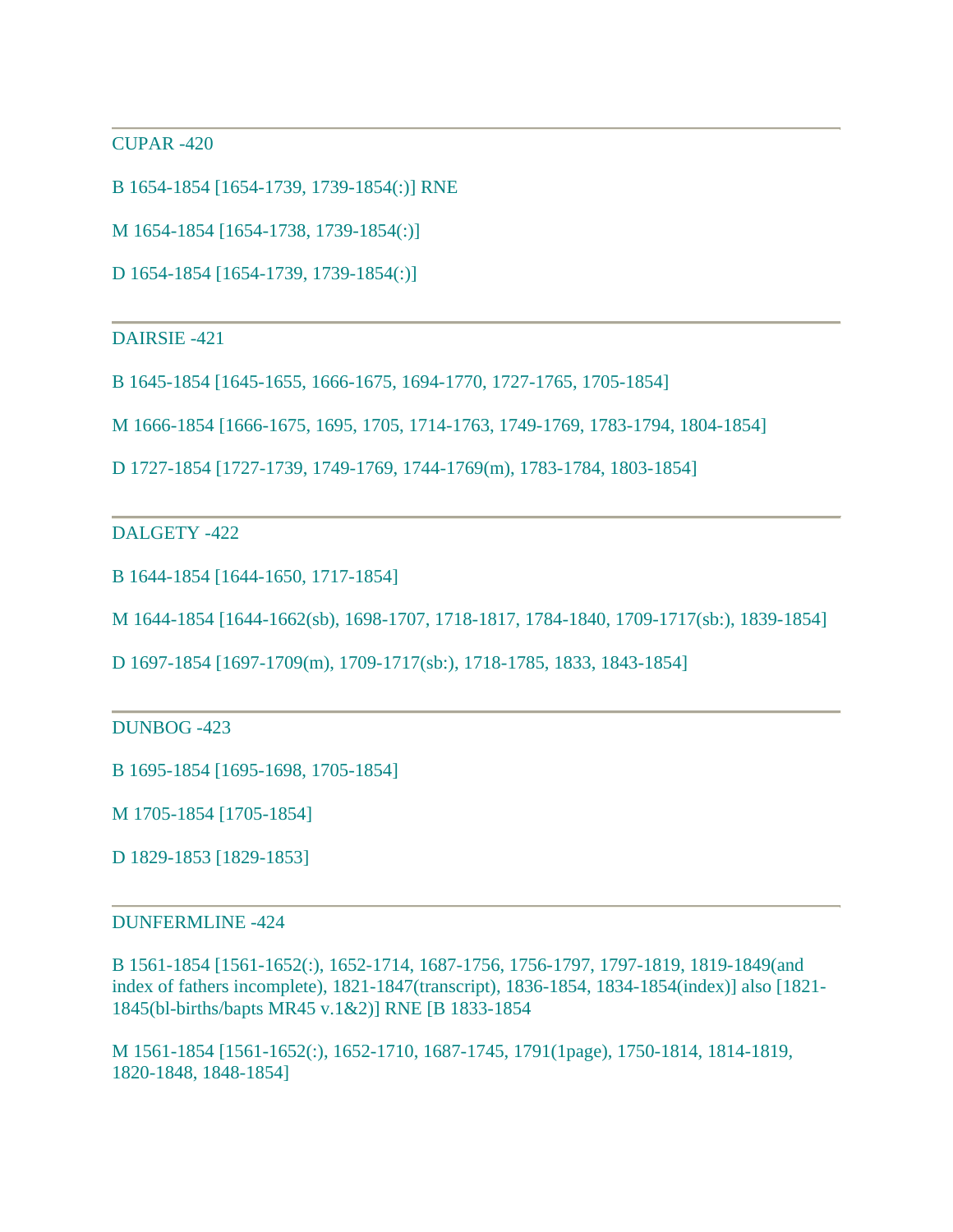D 1617-1854 [1617-1643, 1653-1657, 1745, 1745-1755, 1825-1854] also [1790-1800 and 1815- 1833(bl-MR45 v. 1&2]

### DUNINO -425

B 1643-1854 [1643-1690, 1689-1854(:)]

M 1643-1854 [1643-1689, 1689-1854(:)]

D 1750-1854 [1750-1854]

#### DYSART -426

B 1582-1854 [1582-1596, 1609-1662, 1609-1662(transcript), 1662-1819, 1762-1813, 1820- 1854(with appendix)] RNE [B 1844-1853]

M 1582-1854 [1582-1592, 1612-1662, 1612-1629(transcript), 1662-1694, 1708-1734, 1735- 1854]

D 1582-1863 [1582-1596, 1721-1753, 1731-1778, 1731-1775, 1796-1821, 1756-1863, 1818- 1855, 1825-1855]

#### ELIE -427

B 1639-1854 [1639-1681, 1701-1724, 1732-1820, 1820-1855(:)]

M 1639-1854 [1639-1684, 1701-1718, 1732-1820, 1820-1855(:)]

D 1736-1808 [1736-1760, 1783-1808]

## FALKLAND -428

B 1669-1854 [1669-1674, 1702-1854] RNE [B 18826-1852]

M 1661-1854 [1661-1706, 1669-1682, 1702-1755, 1772-1849, 1661-1667(sb:), 1682-1706(sb:), 1849-1854]

D 1661-1853 [1670-1706, 1666-1683(m), 1737-1758(m), 1777-1795, 1817-1819, 1820-1853, 1661-1667(sbm:), 1682-1706(sbm:)]

#### FERRY PORT ON CRAIG -429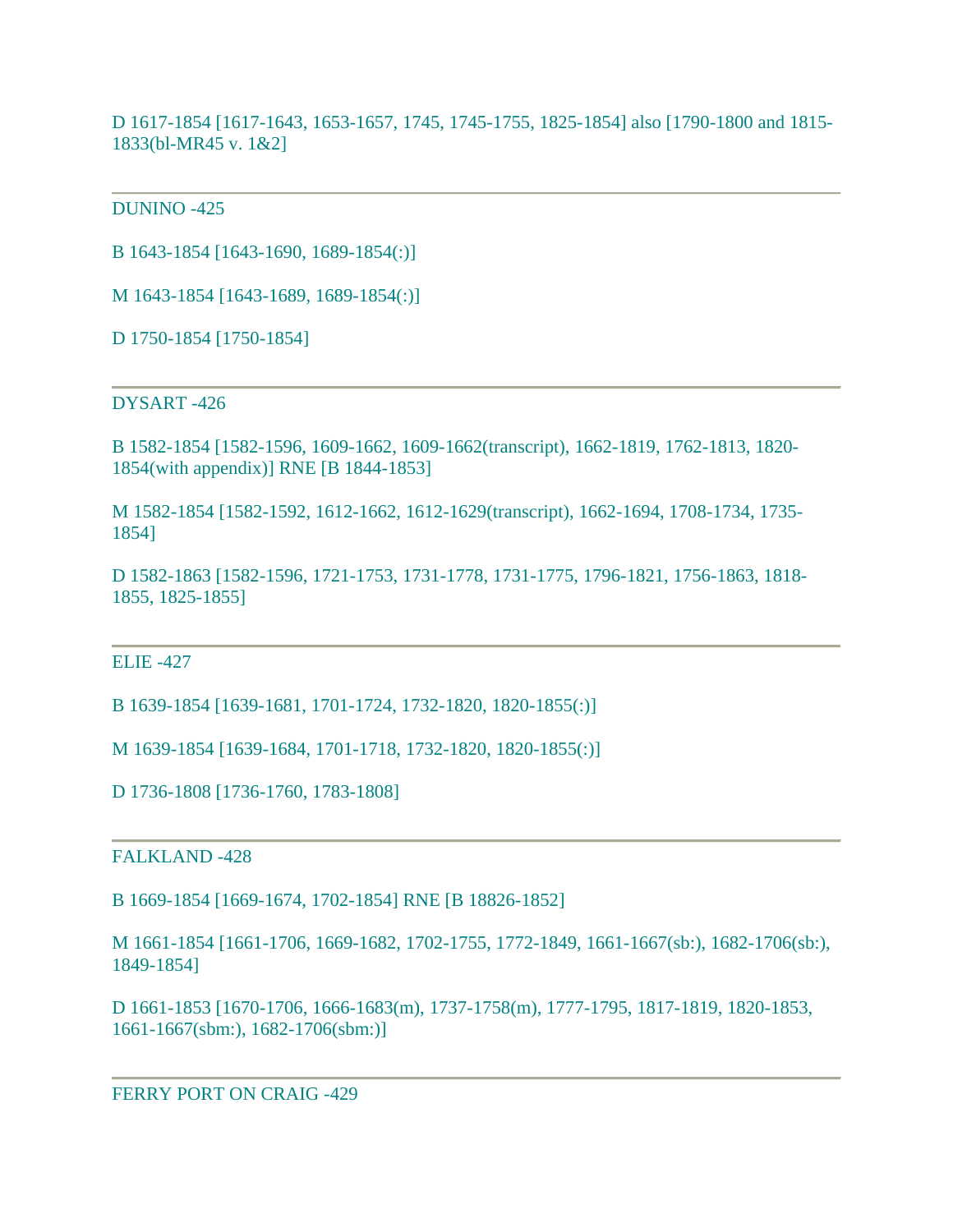B 1634-1854 [1634-1697, 1697-1710(sb), 1710-1854]

M 1640-1854 [1640-1674, 1674-1692(sb), 1693-1854]

D 1783-1854 [1783-1854]

## FLISK -430

B 1697-1854 [1697-1854(:)]

M 1697-1854 [1697-1854(:)]

D 1775-1854 [1775-1815, 1820-1854]

FORGAN -431

B 1695-1854 [1695-1854, 1833-1835(:)]

M 1703-1854 [1703-1854, 1833-1835(:)]

D 1833-1835 [1833-1835(m)]

INVERKEITHING (AND ROSYTH) -432

B 1676-1854 [1676-1711, 1711-1744(see footnote), 1725-1774, 1772-1805, 1805-1854]

M 1676-1854 [1676-1710, 1698-1721(sb:), 1711-1744(see footnote), 1748-1819, 1734-1749, 1736-1743, 1770-1854]

D 1702-1784 [1702-1710, 1698-1721(sbm:), 1783-1784, 1740-1760]

Footnote: The registers for Baptisms 1711-1744 and Marriages 1711-1718 of Inverkeithing and Rosyth United Parishes are to be found in the custody of The Scottish Record Office, Court of Session Productions. These registers are not known to be on microfilm.

#### KEMBACK -433

B 1649-1854 [1649-1677, 1700-1704, 1732-1854]

M 1648-1854 [1648-1677, 1700-1703, 1783-1854]

D 1700-1854 [1700-1703, 1736-1738, 1750-1854]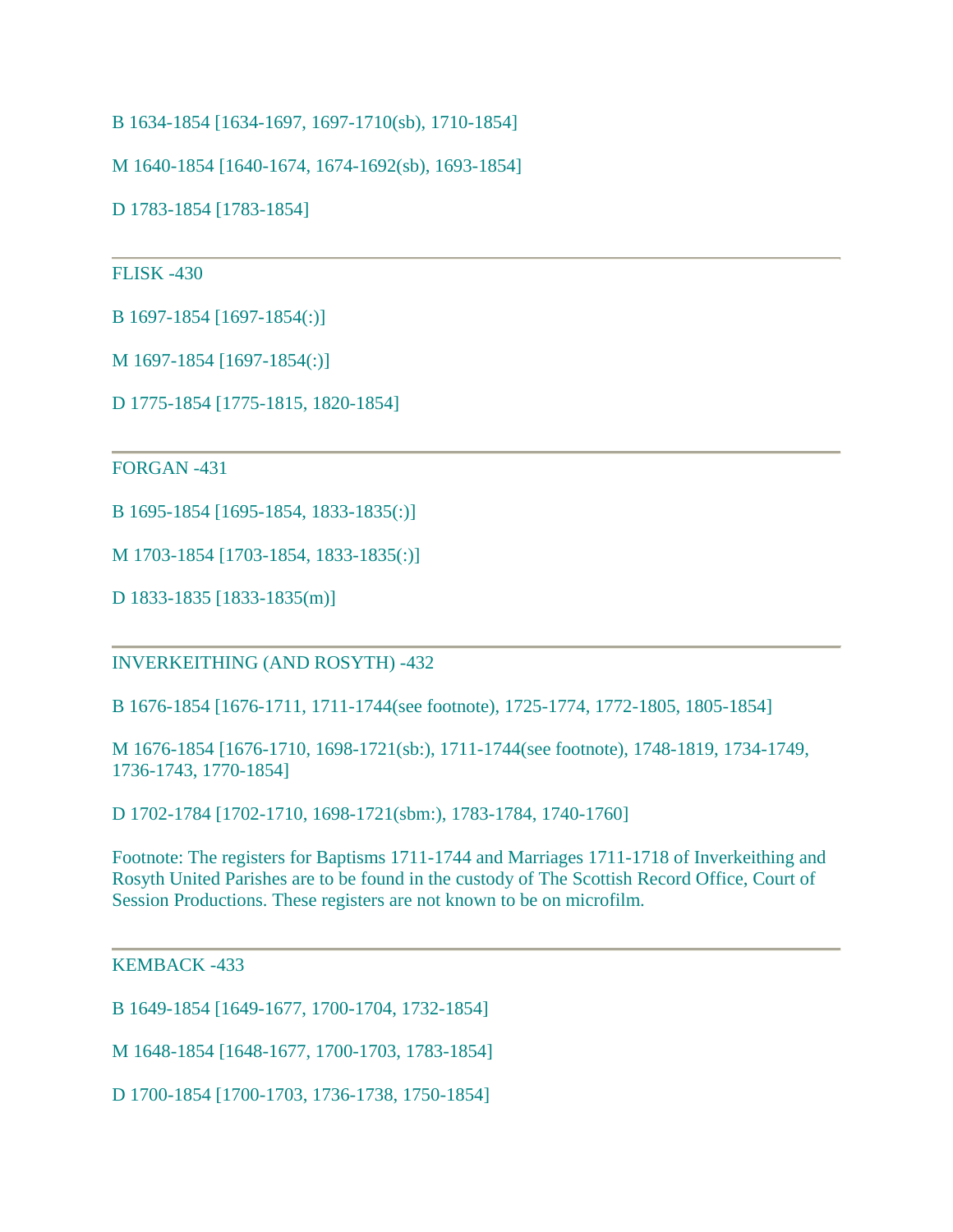KENNOWAY -434

B 1638-1854 [1638-1654(sb:), 1691-1819, 1817-1854]

M 1638-1854 [1638-1654(sb:), 1691-1724, 1737, 1756-1819, 1819-1854]

D 1730-1854 [1730-1819, 1820-1854]

KETTLE -435

B 1633-1854 [1633-1646, 1636-1658(sb:), 1682-1797, 1773-1819(listed by family), 1797-1854 RNE [B 1843 & 1849 2 entries]

M 1633-1854 [1633-1635, 1636-1658(sb:), 1682-1721, 1701-1705(sb"), 1723-1854

D 1700-1842 [1700-1723(sbm"), 1719-1722, 1734-1793(years repeat), 1793-1799, 1808, 1817- 1842]

#### KILCONQUHAR -436

B 1637-1854 [1637-1709, 1719-1793, 1781-1788, 1793-1796, 1796-1854]

M 1637-1854 [1637-1709, 1719-1770, 1770-1854]

D 1737-1854 [1737-1796, 1787, 1796-1854]

#### KILMANY -437

B 1706-1854 [1706-1821, 1817-1854]

M 1706-1854 [1706-1777, 1735-1798(sb:), 1799-1819(sb"), 1817-1854]

D 1735-1854 [1735-1798(sbm:), 1799-1819(sb"), 1831-1854]

#### KILRENNY -438

B 1647-1854 [1647-1660(sb:), 1677-1696(sb:), 1712-1854(")] RNE [B 1845 2 entries]

M 1647-1854 [1647-1660(sb:), 1677-1696(sb:), 1712-1854(")]

D 1755-1854 [1755-1854]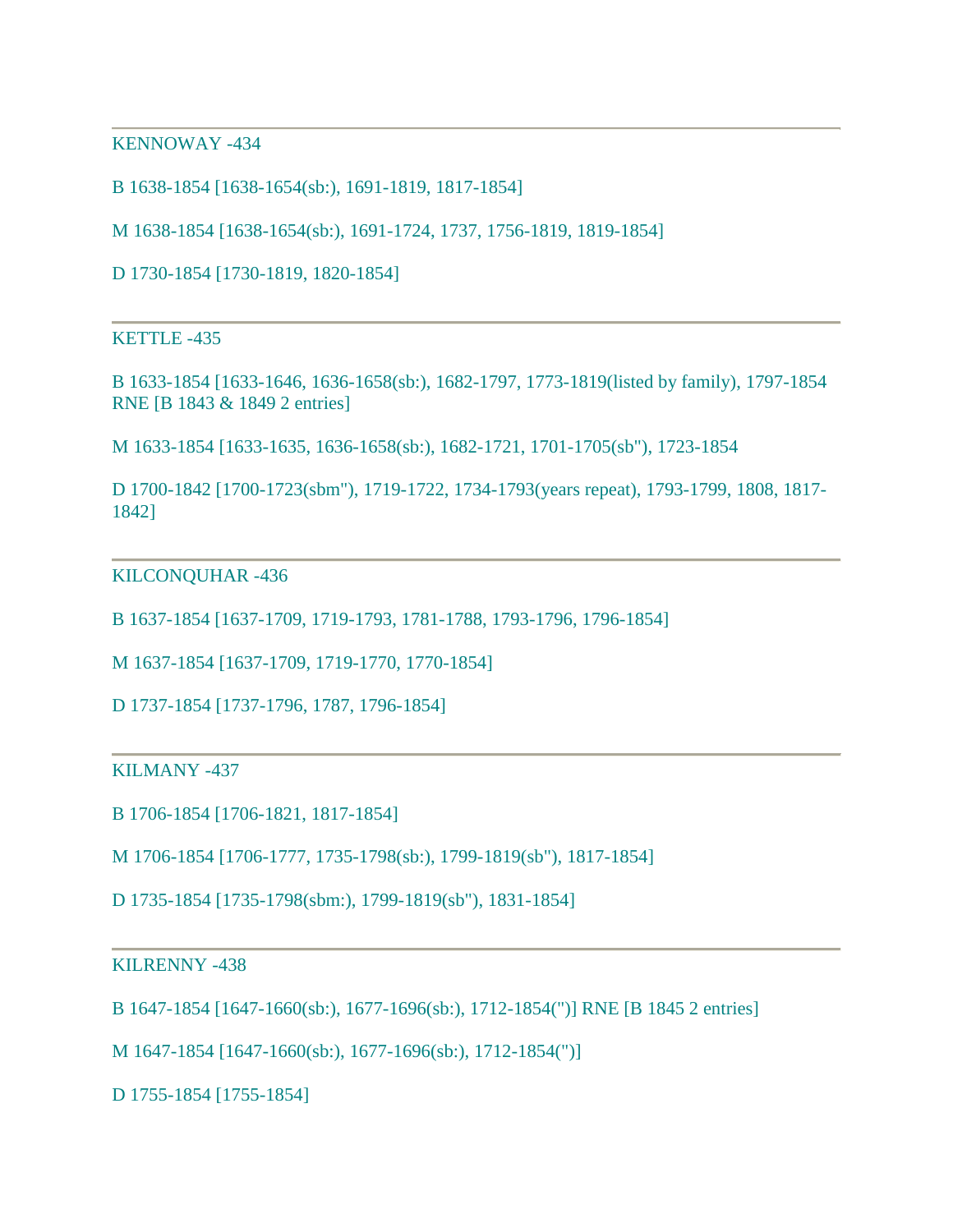KINGHORN -439

B 1577-1854 [1577-1581, 1601-1623, 1640-1724, 1725-1854(:)] RNE

M 1683-1854 [1683-1724, 1725-1854(:)]

D 1685-1716 [1685, 1698-1716]

KINGLASSIE -440

B 1627-1854 [1627-1819, 1804-1818, 1820-18544(:)]

M 1627-1854 [1627-1734, 1629-1647(sb"some), 1703(sb"), 1721-1774(sb"some), 1748-1813, 1820-1854(:)]

D 1629-1854 [1671-1694(m), 1629-1647(sbm"some), 1703,(sbm"), 1721-1774(sbm"some), 1709-1714, 1754, 1820-1854

#### KINGSBARNS -441

B 1642-1854 [1642-1819, 1817-1854, 1820-1854(:)]

M 1650-1854 [1650-1788, 1760-1819, 1817-1854, 1820-1854(:)]

D 1663-1854 [1663-1714(m), 1688-1693, 1714-1854]

#### KIRKCALDY -442

B 1614-1854 [1614-1630, 1638-1662, 1673-1783, 1783-1854, 1732-1854(supplement)] RNE [B 1842-1851 3 entries] also [1750-1769(bl-bapts MR21 v.1)] & {1790-1795(bl-births MR21 v.1)]

M 1615-1867 {1615-1666, 1673-1688, 1732-1783, 17883-1867]

D 1732-1783 [1732-1752, 1752-1783]

### $LARGO -443$

B 1636-1854 [1636-1643(sb:), 1643-1656(sb"), 1670-1820, 1820-1854(+)]

M 1636-1854 [1636-1643(sb:), 1643-1656(sb"), 1670-1820, 1820-1854(+)]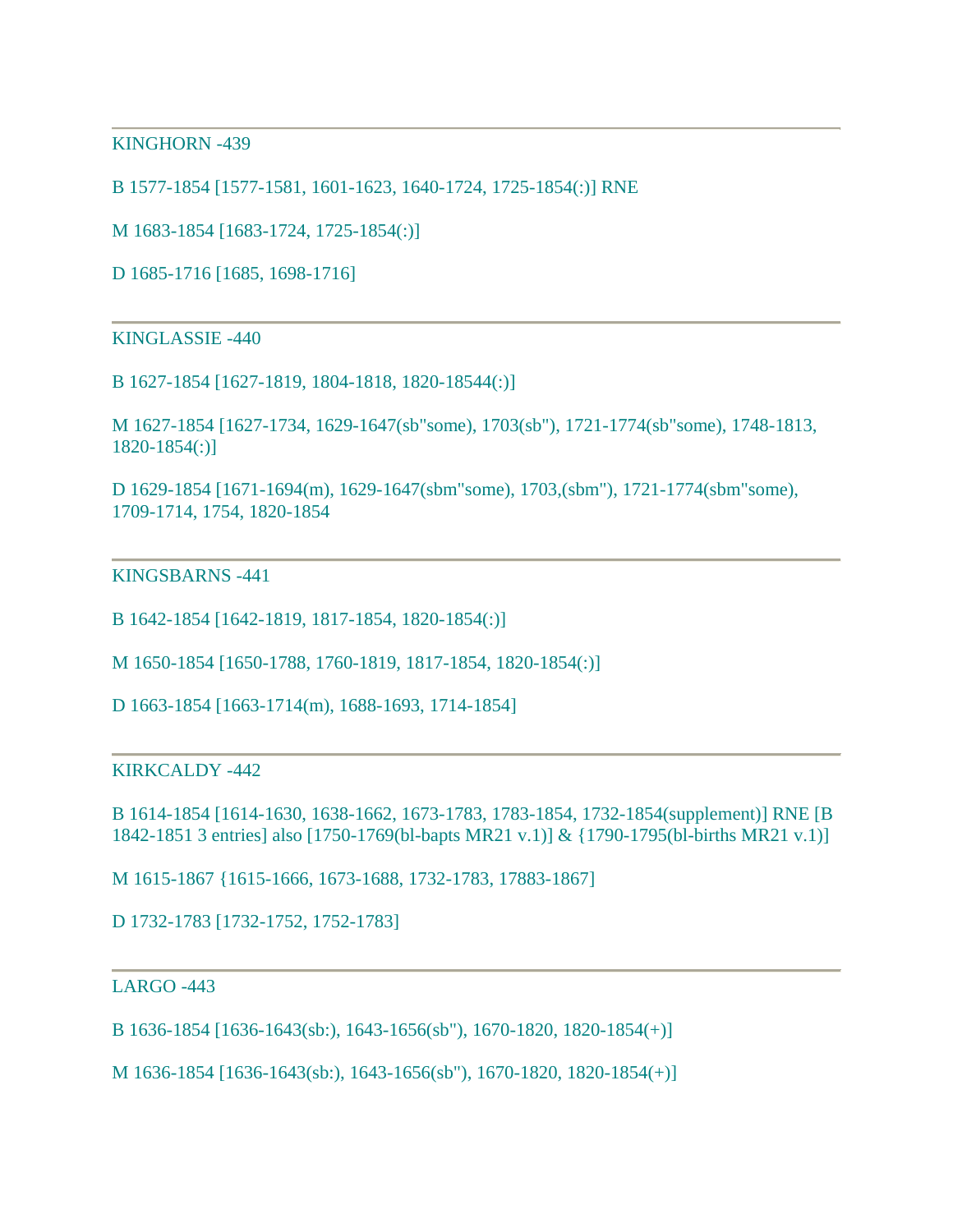D 1636-1858 [1636-1643(sb:), 1643-1656(sb"), 1767-1858(mostly arranged alphabetically)]

LESLIE -444

B 1600-1854 [1600-1644(with some miscellaneous notes), 1673-1819, 1820-1854]

M 1613-1854 [1613-1644, 1729-1750, 1761, 1779-1786(sb:), 1787-1819(sb"), 1820-1839, 1848- 1854]

D 1761-1837 [1761-1786(sbm:), 1787-1819(sbm"), 1820-1837]

LEUCHARS -445

B 1665-1854 [1665-1699, 1705-1781, 1781-1854]

M 1665-1854 [1665, 1677-1699, 1714-1854]

D 1720-1854 [1720-1765(m), 1766-1854]

LOGIE -446

B 1660-1861 [1660-1710(sb:), 1710-1861(sb")]

M 1660-1861 [1660-1710(sb:), 1710-1861(sb")]

D 1780-1851 [1780-1851]

MARKINCH -447

B 1635-1854 [1635-1642, 1697-1702, 1712-1819, 1761-1762, 1820-1854]

M 1670-1854 [1670-1701, 1670-1686(sb:), 1717-1805, 1834-1854

D 1635-1854 [1635-1647, 1649-1695(sbm:), 1796-1819(sbm:), 1713-1723, 1799-1854, 1820- 1852(m)]

MONIMAIL -448

B 1656-1854 [1656-1685(sb:), 1685-1854]

M 1656-1861 [1656-1685(sb:), 1685-1754, 1761-1861]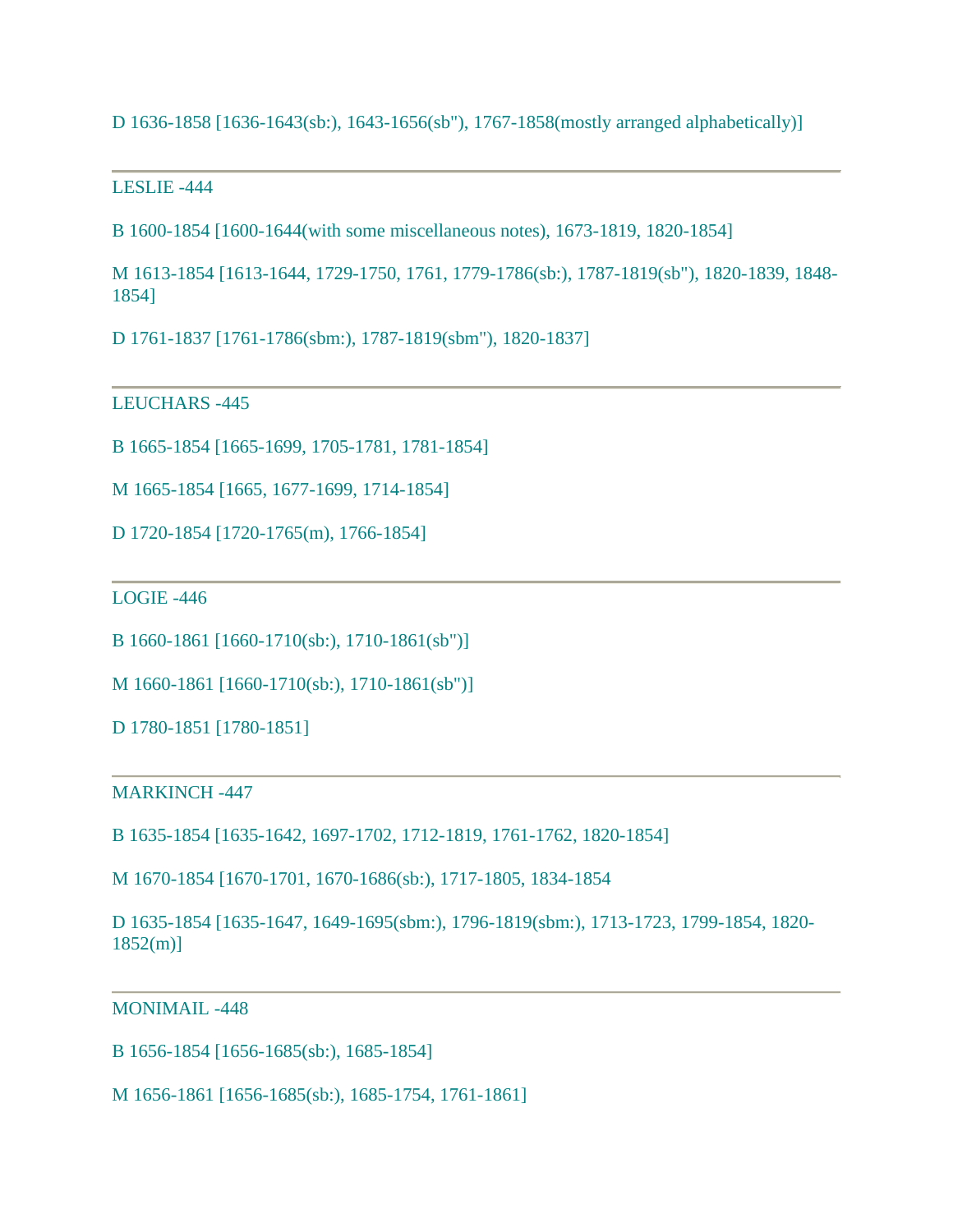D 1685-1854 [1685, 1697-1720, 1738-1754, 1780-1790, 1817-1835, 1844, 1853-1854]

MOONZIE -449

B 1713-1854 [1713-1854]

M 1741-1854 [1741-1854]

D 1821-1854 [1821-1854]

NEWBURGH -450

B 1654-1854 [1654-1782(:), 1782-1854(")]

M 1654-1854 [1654-1782(:), 1782-1854(")]

D Nil [-]

NEWBURN -451

B 1628-1854 [1628-1644(:), 1645-16788(sb"), 1678-1854(+)]

M 1628-1854 [1628-1644(:), 1645-1678(sb"), 1678-1854(+)]

D 1630-1854 [1630-1658, 1669, 1760-1854]

PITTENWEEM -452

B 1611-1854 [1611-1614, 1628-1655, 1685-1819, 1819-1854(:)]

M 1650-1854 [1650-1660(pands), 1692-1820, 1612-1652(sb), 1819-1854(:)]

D 1685-1854 [1685-1690, 1782-1821, 1820-1854]

ROSYTH -SEE INVERKEITHING -432

ST.ANDREWS & ST.LEONARDS -453(SEE SEPERATE DETAILS BELOW)

ST.ANDREWS -453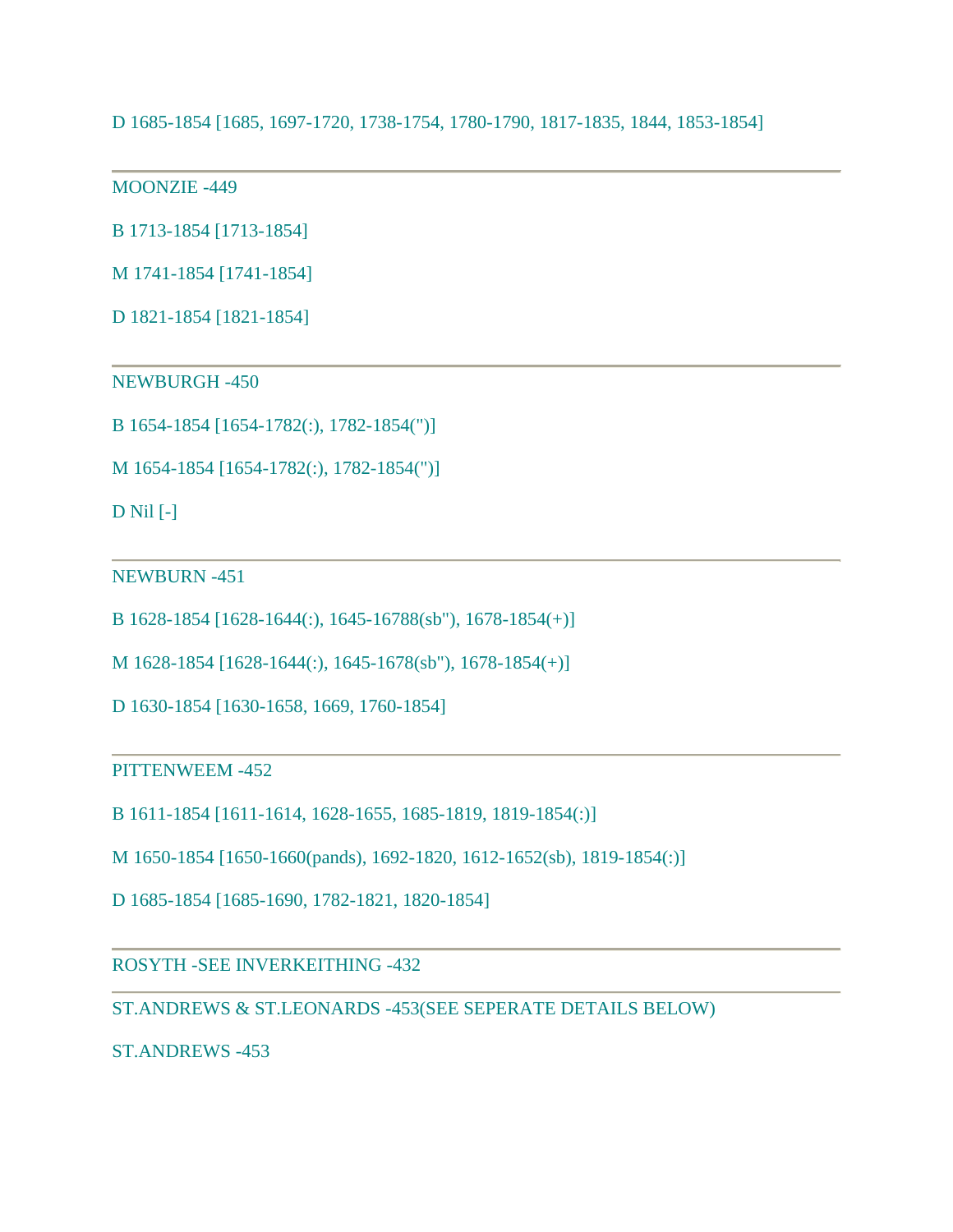B 1627-1854 [1627-1667, 1667-1819, 1820-1843(miscellaneous baptisms), 1820-1854(:)] RNE [B 1844-1845]

M 1638-1854 [1638-1679(sb), 1679-1685(sb), 1694-1720(sb), 1720-1754(sb), 1754-1771(sb), 1770-1819, 1820-1854(:)]

D 1732-1854 [1732-1819, 1820-1854(:)]

ST.LEONARDS -453

B 1667-1853 [1667-1819("), 1820-1853(+)]

M 1668-1853 [1668-1819("), 1820-1853(+)]

D Nil [-]

ST.MONANCE(AND ABERCROMBIE) -454

B 1628-1854 1628-1691, 1682, 1707-1854, 1719-1747]

M 1628-1854 [1628-1854, 1711-1738]

D 1674-1854 [1674-1704(m), 1736-1749(m), 1747-1817, 1790-1806(m), 1827-1854]

### SALINE -455

B 1746-1854 [1746-1782, 1782-1854]

M 1747-1854 [1747-1784, 1794-1854]

D 1747-1810 [1747-1810(m)]

#### SCOONIE -456

B 1675-1854 [1675-1786, 1783-1819, 1770-1792(sb:), 1819-1854(")] RNE [B 1842 & 1851 2 entries]

M 1667-1854 [1667-1702, 1755-1766, 1770-1792(sb:), 1793-1819, 1820-1854]

D 1765-1854 [1765-1766, 1673-1682, 1770-1792(sbm:), 1817-1819, 1819-1854("), 1837- 1843(Leven)]